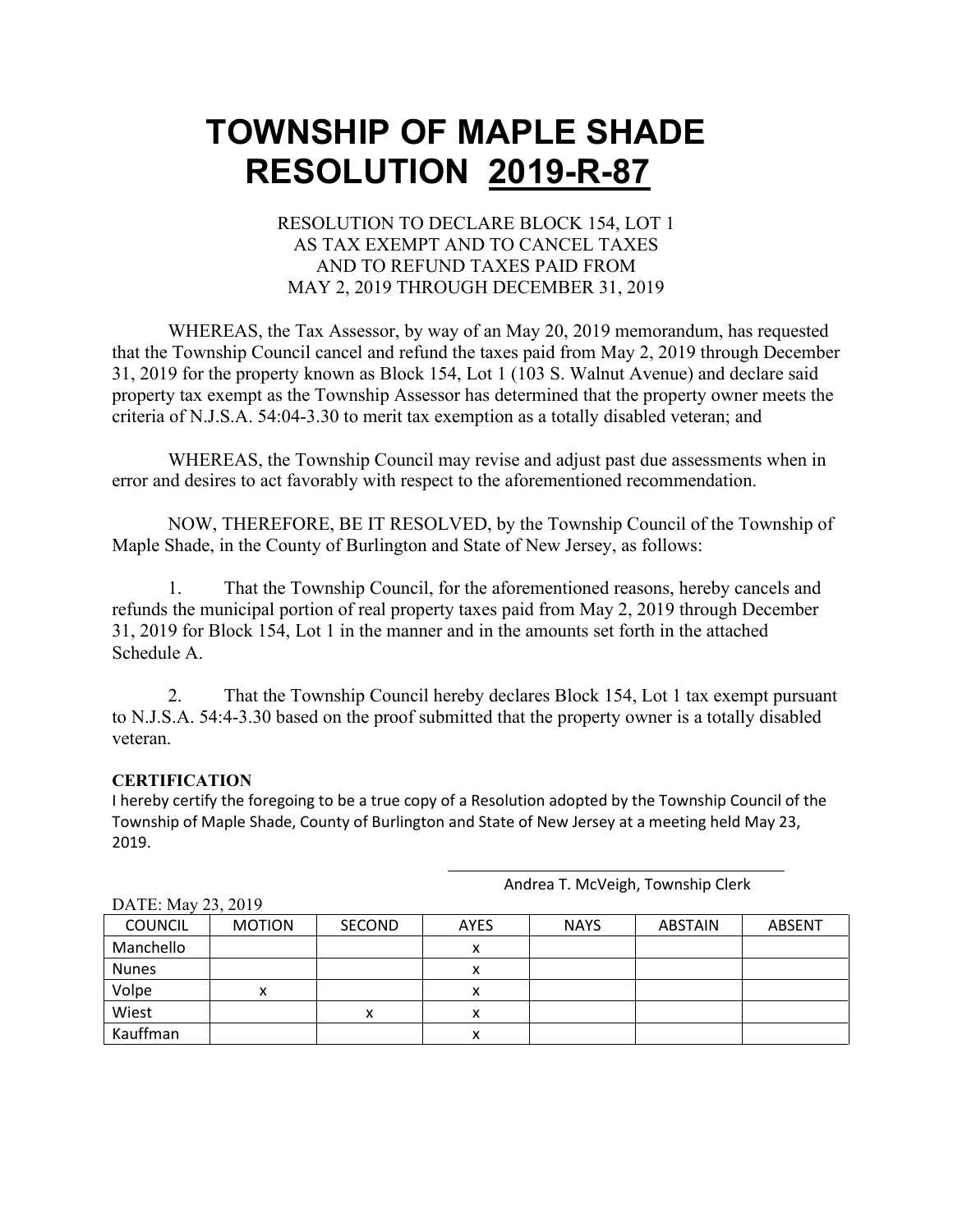#### RESOLUTION TO DECLARE BLOCK 186, LOT 12 AS TAX EXEMPT AND TO CANCEL TAXES AND TO REFUND TAXES PAID FROM MAY 13, 2019 THROUGH DECEMBER 31, 2019

WHEREAS, the Tax Assessor, by way of an May 2, 2019 memorandum, has requested that the Township Council cancel and refund the taxes paid from May 13, 2019 through December 31, 2019 for the property known as Block 186, Lot 12 (306 S. Fellowship Road) and declare said property tax exempt as the Township Assessor has determined that the property owner meets the criteria of N.J.S.A. 54:04-3.30 to merit tax exemption as a totally disabled veteran; and

WHEREAS, the Township Council may revise and adjust past due assessments when in error and desires to act favorably with respect to the aforementioned recommendation.

NOW, THEREFORE, BE IT RESOLVED, by the Township Council of the Township of Maple Shade, in the County of Burlington and State of New Jersey, as follows:

1. That the Township Council, for the aforementioned reasons, hereby cancels and refunds the municipal portion of real property taxes paid from May 13, 2019 through December 31, 2019 for Block 186, Lot 12 in the manner and in the amounts set forth in the attached Schedule A.

2. That the Township Council hereby declares Block 186, Lot 12 tax exempt pursuant to N.J.S.A. 54:4-3.30 based on the proof submitted that the property owner is a totally disabled veteran.

#### **CERTIFICATION**

I hereby certify the foregoing to be a true copy of a Resolution adopted by the Township Council of the Township of Maple Shade, County of Burlington and State of New Jersey at a meeting held May 23, 2019.

| DATE: May 23, 2019 |               |               |             |             |         |        |  |  |  |
|--------------------|---------------|---------------|-------------|-------------|---------|--------|--|--|--|
| <b>COUNCIL</b>     | <b>MOTION</b> | <b>SECOND</b> | <b>AYES</b> | <b>NAYS</b> | ABSTAIN | ABSENT |  |  |  |
| Manchello          |               |               | х           |             |         |        |  |  |  |
| <b>Nunes</b>       |               |               | х           |             |         |        |  |  |  |
| Volpe              |               |               | х           |             |         |        |  |  |  |
| Wiest              |               | x             | х           |             |         |        |  |  |  |
| Kauffman           |               |               | ⋏           |             |         |        |  |  |  |

Andrea T. McVeigh, Township Clerk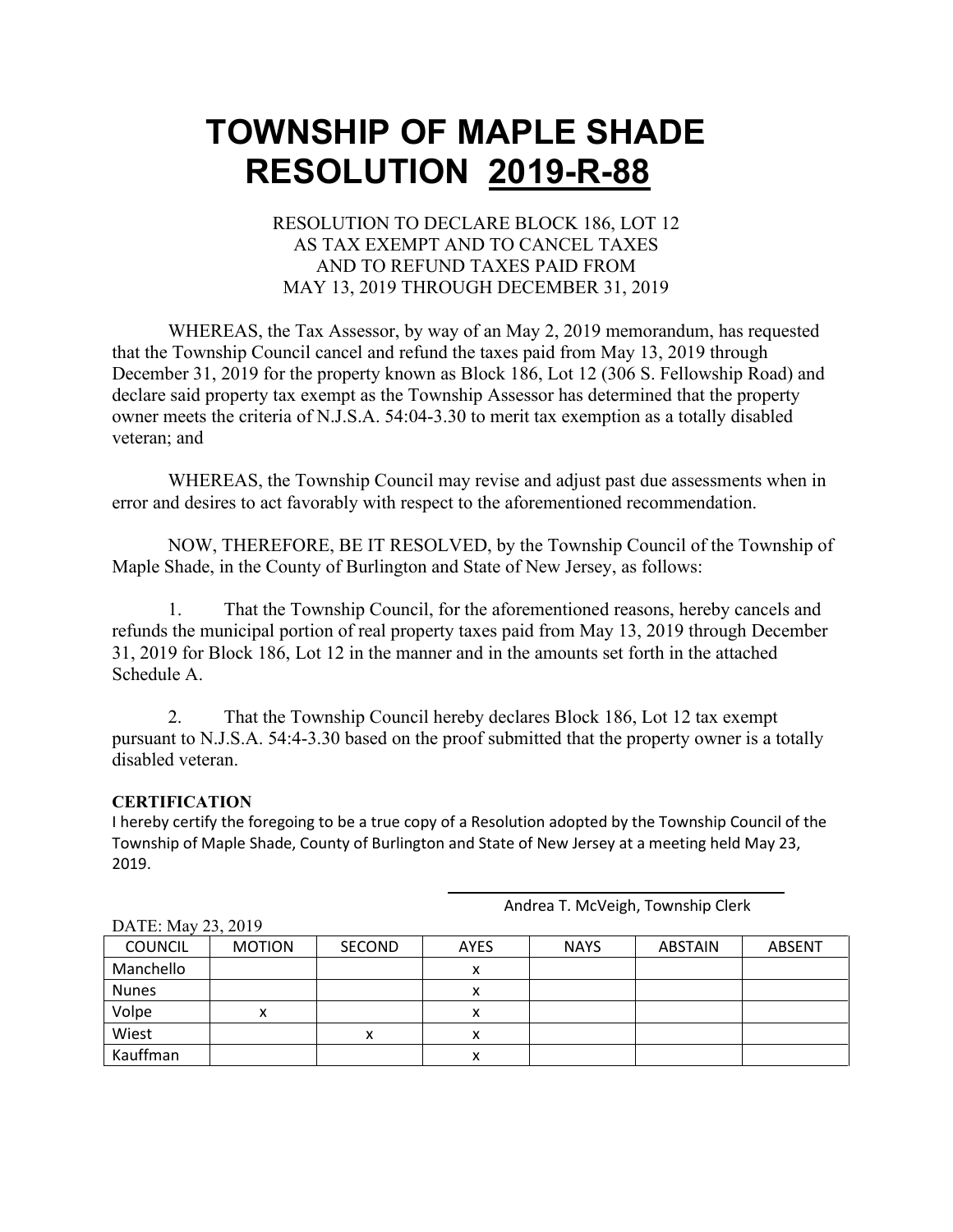RELEASE PERFORMANCE BOND FOR 272, 276, 280 AND 284 SPRUCE AVENUE

WHEREAS, J&J Builders, as the then- owner and developer of 272, 276, 280 and 284 Spruce Avenue in the Township of Maple Shade and was granted preliminary and final approval of development plans for said block and lots, subject to certain terms and conditions including, but not limited to, the filing of Third-Party performance Guarantees guaranteeing the satisfactory installation of certain on-tract and off-tract public improvements; and

WHEREAS, J&J Builders provided a cash performance bond for the above property and notified the Township Council in writing and in accordance with the procedures set forth in N.J.S.A. 40:55D-53.d that the required improvements have been completed which are the subject matter of the aforementioned bond and requesting the release of the performance bond; and

WHEREAS, the Township Engineer inspected the improvements and filed a written report with the Township Council and recommended that the Township Council approve the request to release the performance bond subject to certain conditions; and

WHEREAS, the Township Council reviewed said request and report and desires to act favorably with respect to the Engineer's recommendations in accordance with N.J.S.A. 40:55D-53.

NOW, THEREFORE, BE IT RESOLVED, by the Township Council of the Township of Maple Shade, in the County of Burlington and State of New Jersey, as follows:

1. That the Township Council hereby agrees to release the cash performance bond filed for the improvements on 272, 276, 280, and 284 Spruce Avenue.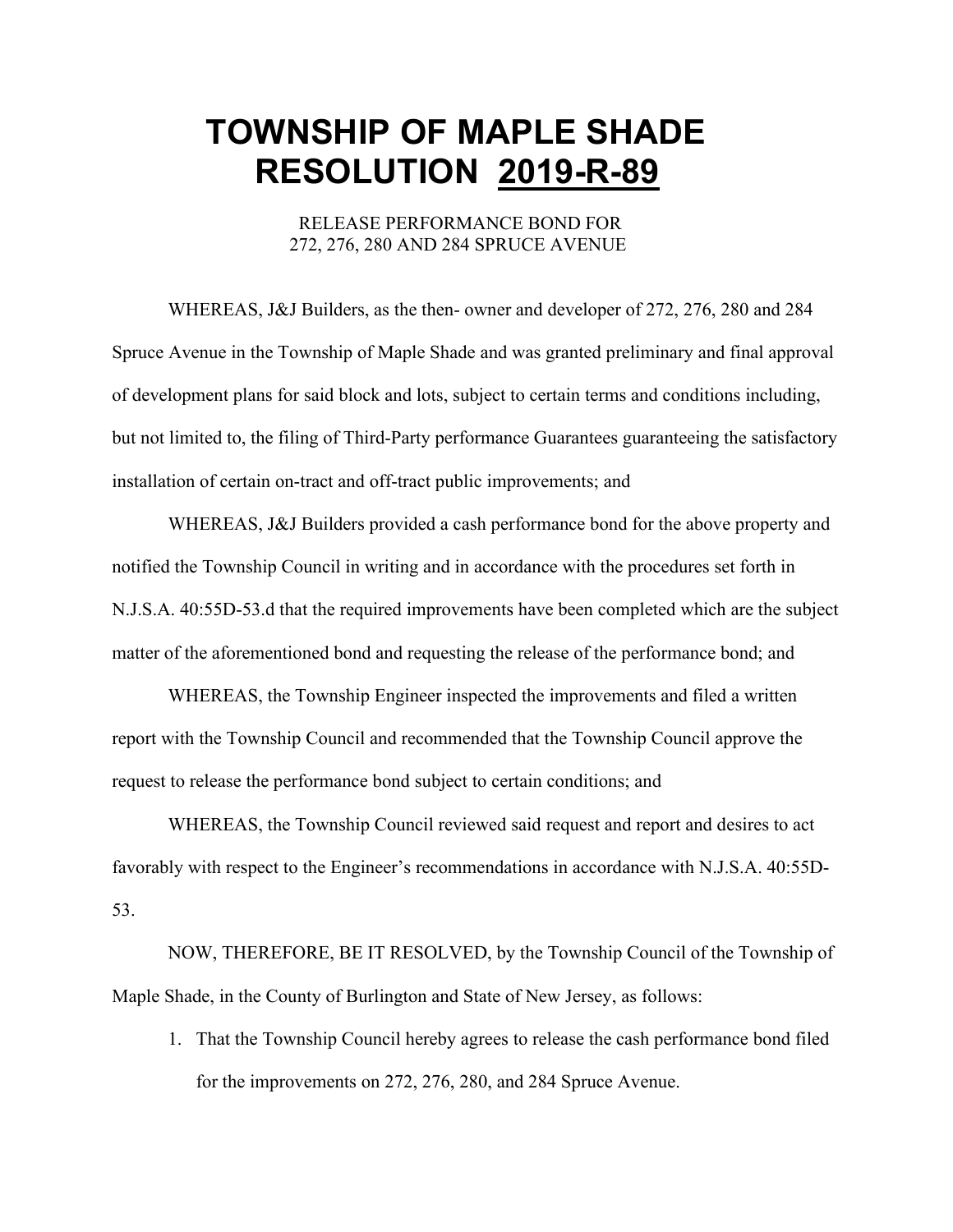#### **CERTIFICATION**

I hereby certify the foregoing to be a true copy of a Resolution adopted by the Township Council of the Township of Maple Shade, County of Burlington and State of New Jersey at a meeting held May 23, 2019.

Andrea T. McVeigh, Township Clerk

| $P1$ , $P2$ , $P3$ , $P4$ |               |               |             |             |                |               |  |  |
|---------------------------|---------------|---------------|-------------|-------------|----------------|---------------|--|--|
| <b>COUNCIL</b>            | <b>MOTION</b> | <b>SECOND</b> | <b>AYES</b> | <b>NAYS</b> | <b>ABSTAIN</b> | <b>ABSENT</b> |  |  |
| Manchello                 |               |               |             |             |                |               |  |  |
| <b>Nunes</b>              |               |               |             |             |                |               |  |  |
| Volpe                     |               |               |             |             |                |               |  |  |
| Wiest                     |               | x             | х           |             |                |               |  |  |
| Kauffman                  |               |               | ́           |             |                |               |  |  |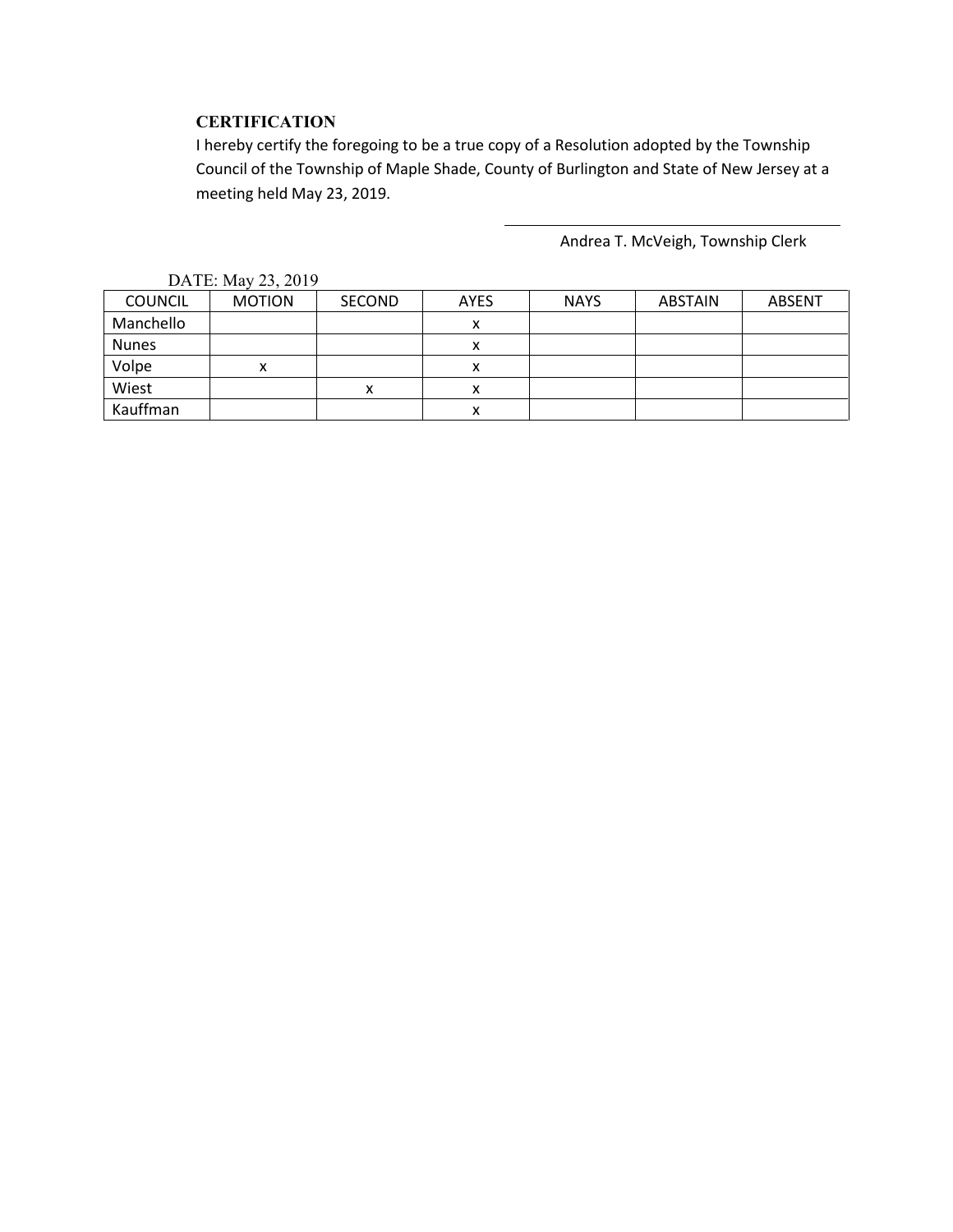#### SUPPORT NO-IDLING

WHEREAS, emissions from gasoline and diesel powered vehicles contribute significantly to air pollution, including greenhouse gases, ozone formation, fine particulates, and a multitude of potentially harmful pollutants that can trigger an asthma attack and other ailments;and

WHEREAS, asthma is a significant public health concern in NJ, especially among children (up to 25% of NJ's school age children are asthmatic) and the elderly; and

WHEREAS, for every gallon of gasoline used, the average car produces about 20 pounds of carbon dioxide (CO2), the largest contributor to greenhouse climate change, with one-third of greenhouse gas emissions coming from the transportation sector; and

WHEREAS, the U.S. Argonne National Laboratory estimates that about 20 million barrels of diesel fuel are consumed each year by idling long-haul trucks (estimated truck emissions total about 10 million tons of CO2, 50,000 tons of nitrogen oxides, and 2,000 tons of particulates); and

WHEREAS, we can avoid producing unnecessary greenhouse gas emissions and exposure to air toxics by reducing or eliminating wasteful vehicle idling; and

WHEREAS, petroleum-based gasoline and diesel fuel are nonrenewable fuels and should be used wisely and not wasted; and

WHEREAS, idling is not generally beneficial to a vehicle's engine because it wears engine parts;and

WHEREAS, idling more than 10 seconds uses more fuel and emits more pollutants than turning a warm engine off and on again;and

WHEREAS, idling for 10 minutes uses as much fuel as it takes to travel 5 miles; and

WHEREAS, vehicle idling occurs in locations (e.g. school grounds, parking lots, drive-through windows, business centers, etc.) where New Jerseyans can be exposed to air pollutant emissions; and

WHEREAS, moving beyond New Jersey's existing no-idling code\* of 3 minutes would significantly improve public health, air quality, reduce costs and greenhouse gas emissions; and

NOW THEREFORE, by the Township Council of the Township of Maple Shade, Burlington County, that the Township supports the adoption of "Idle Free Zones" by government agencies, schools, businesses, and other organizations by:

- Encouraging any gasoline or diesel powered motor vehicle<sup>\*</sup> to turn off their engines after 10 seconds if they plan to remain at that location for more than 30 seconds.
- Ensuring idling does not occur at idle-frequent locations such as school drop-off and pick up, drive through windows, gas stations, parking lots, business centers, etc.
- Maintaining municipal vehicles to eliminate any visible exhaust.
- Enforcing existing violations and penalties under NJ's existing no-idling code\*.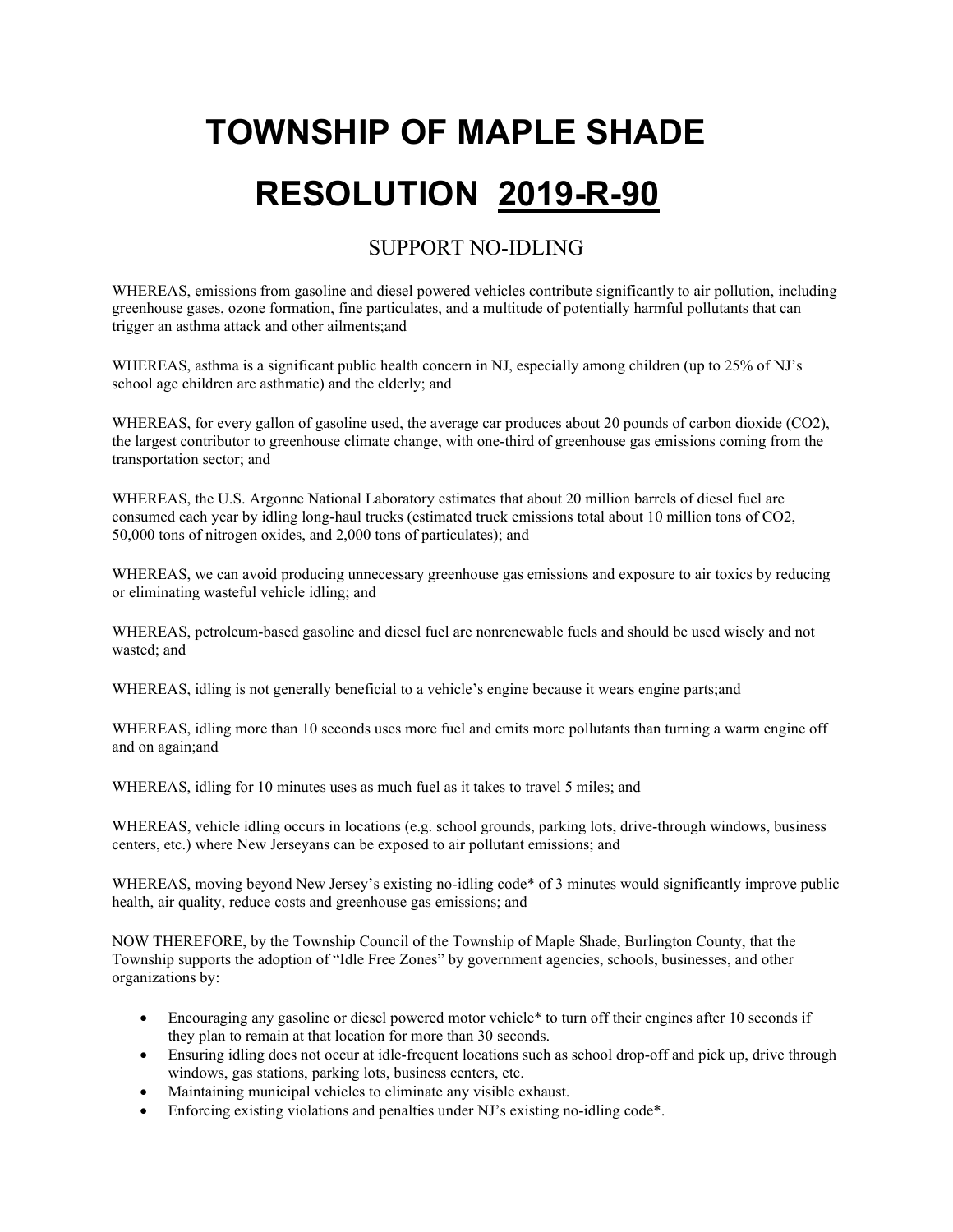• Supporting broad education of the public about the health, environmental and economic impacts of idling.

#### **CERTIFICATION**

I hereby certify the foregoing to be a true copy of a Resolution adopted by the Township Council of the Township of Maple Shade, County of Burlington and State of New Jersey at a meeting held May 23, 2019.

Andrea T. McVeigh, Township Clerk

| P111P11        |               |        |             |             |         |               |  |  |
|----------------|---------------|--------|-------------|-------------|---------|---------------|--|--|
| <b>COUNCIL</b> | <b>MOTION</b> | SECOND | <b>AYES</b> | <b>NAYS</b> | ABSTAIN | <b>ABSENT</b> |  |  |
| Manchello      |               |        |             |             |         |               |  |  |
| <b>Nunes</b>   |               |        |             |             |         |               |  |  |
| Volpe          |               |        |             |             |         |               |  |  |
| Wiest          |               | х      | л           |             |         |               |  |  |
| Kauffman       |               |        | л           |             |         |               |  |  |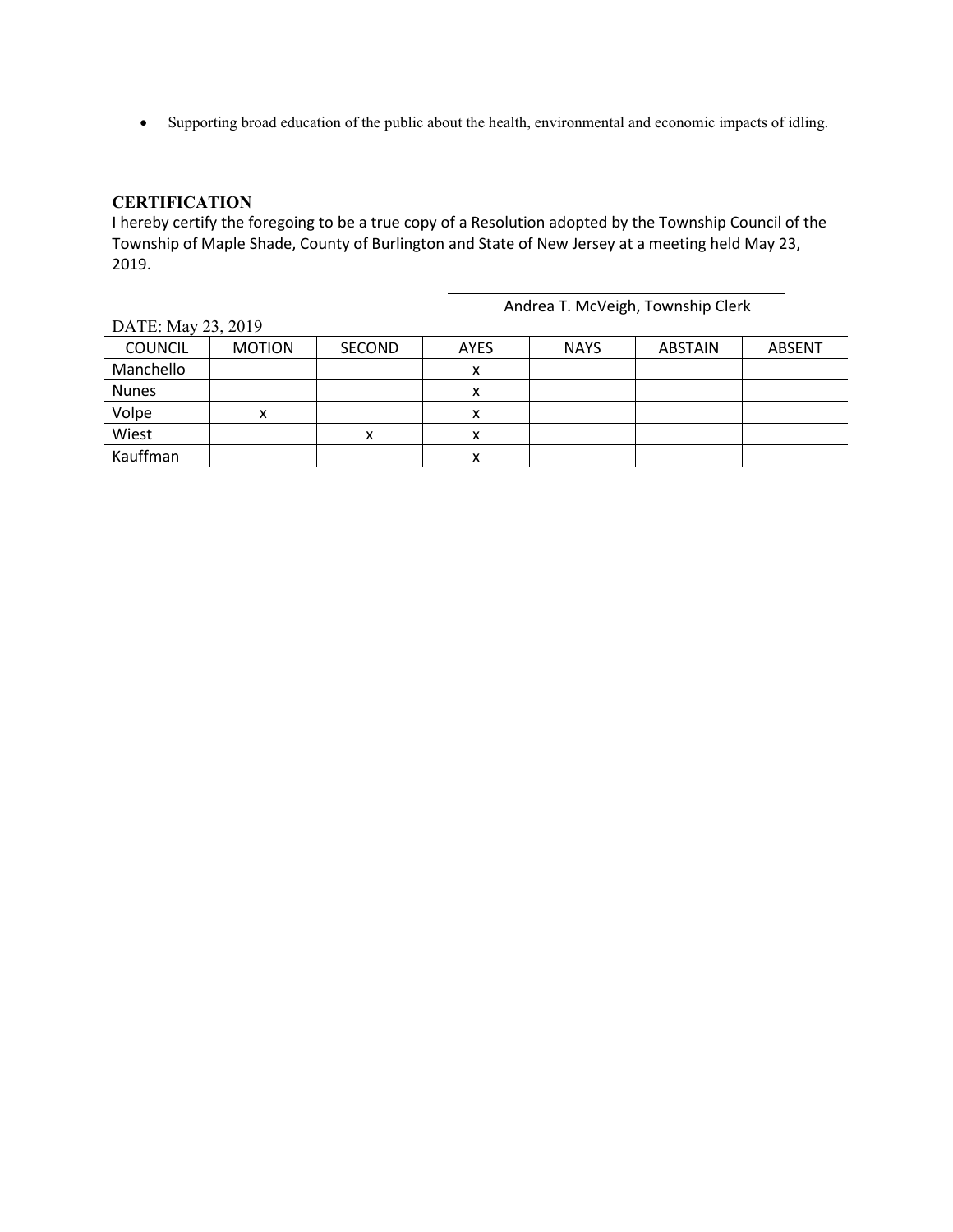#### RESOLUTION REQUESTING APPROVAL OF ITEMS OF REVENUE AND APPROPRIATION - N.J.S.A. 40A:4-87 COLES LANE NJDOT GRANT

WHEREAS, N.J.S.A. 40A:4-87 provides that the Director of the Division of Local Government Services may approval the insertion of any special item of revenue in the budget of any county or municipality when such item shall have been made available by law and the amount was not determined at the time of the adoption of the budget; and

WHEREAS, the Director may also approve the insertion of an item of appropriation for equal amount.

NOW, THEREFORE, BE IT RESOLVED, by the Township Council of the Township of Maple Shade, in the County of Burlington and State of New Jersey, as follows:

1. The Township Council hereby requests the Director of the Division of Local Government Services to approve the insertion of an item of Revenue in the budget of the year 2019 in the sum of \$250,000.00, which is now available from the New Jersey Department of Transportation Municipal Aid Program in the amount of \$250,000.00.

2. The Township Council hereby appropriates the sum of \$250,000.00 under the caption of "2019 NJDOT Municipal Aid – Collins Lane"

3. The above is the result of funds awarded from the New Jersey Department of Transportation Trust Fund the amount of \$250,000.00.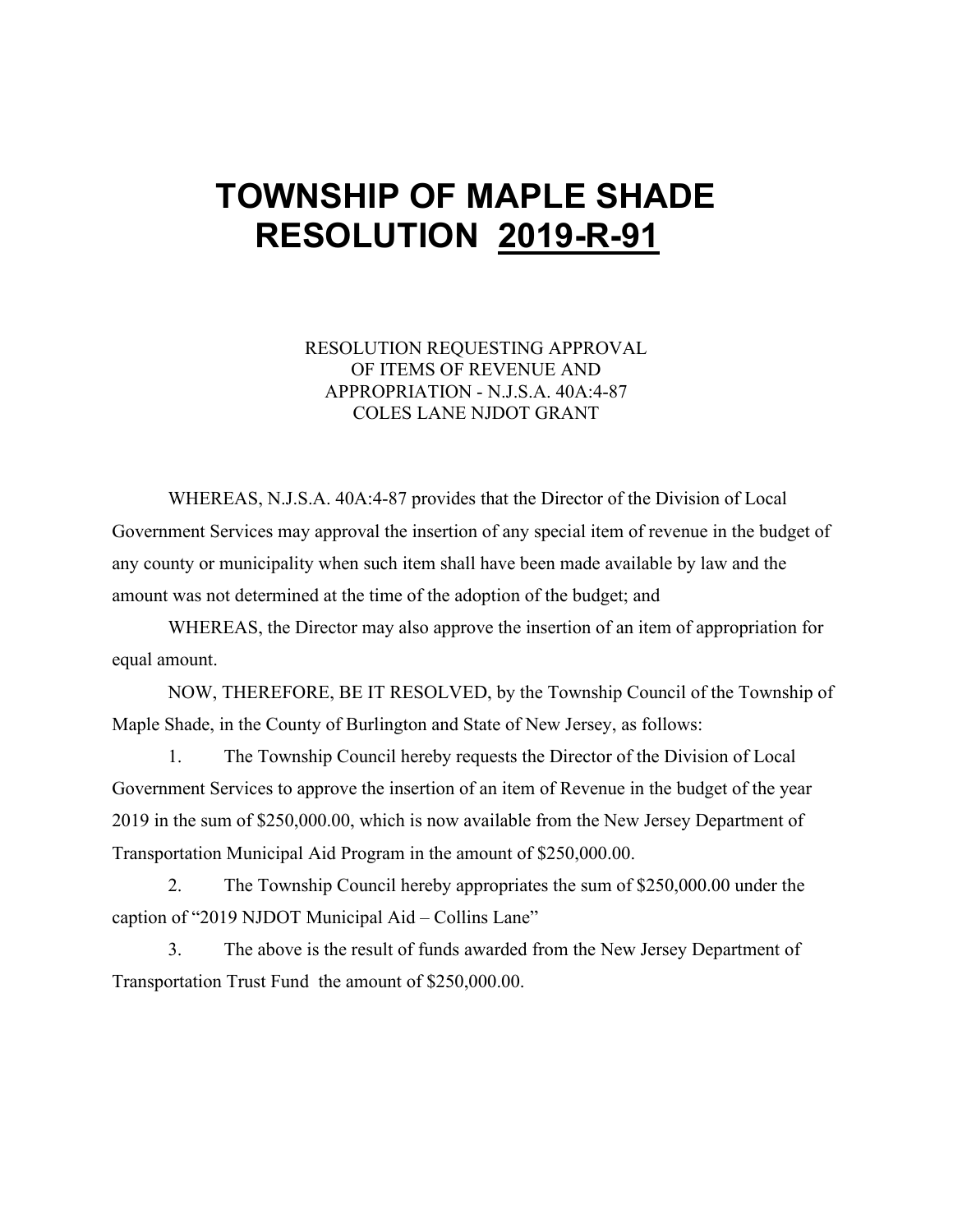#### **CERTIFICATION**

I hereby certify the foregoing to be a true copy of a Resolution adopted by the Township Council of the Township of Maple Shade, County of Burlington and State of New Jersey at a meeting held May 23, 2019.

Andrea T. McVeigh, Township Clerk

| $P_{11111}$ . 1914, $E_{22}$ , $E_{012}$ |               |               |             |             |         |               |  |  |  |
|------------------------------------------|---------------|---------------|-------------|-------------|---------|---------------|--|--|--|
| <b>COUNCIL</b>                           | <b>MOTION</b> | <b>SECOND</b> | <b>AYES</b> | <b>NAYS</b> | ABSTAIN | <b>ABSENT</b> |  |  |  |
| Manchello                                |               |               |             |             |         |               |  |  |  |
| <b>Nunes</b>                             |               |               |             |             |         |               |  |  |  |
| Volpe                                    |               |               |             |             |         |               |  |  |  |
| Wiest                                    |               | v<br>⋏        |             |             |         |               |  |  |  |
| Kauffman                                 |               |               |             |             |         |               |  |  |  |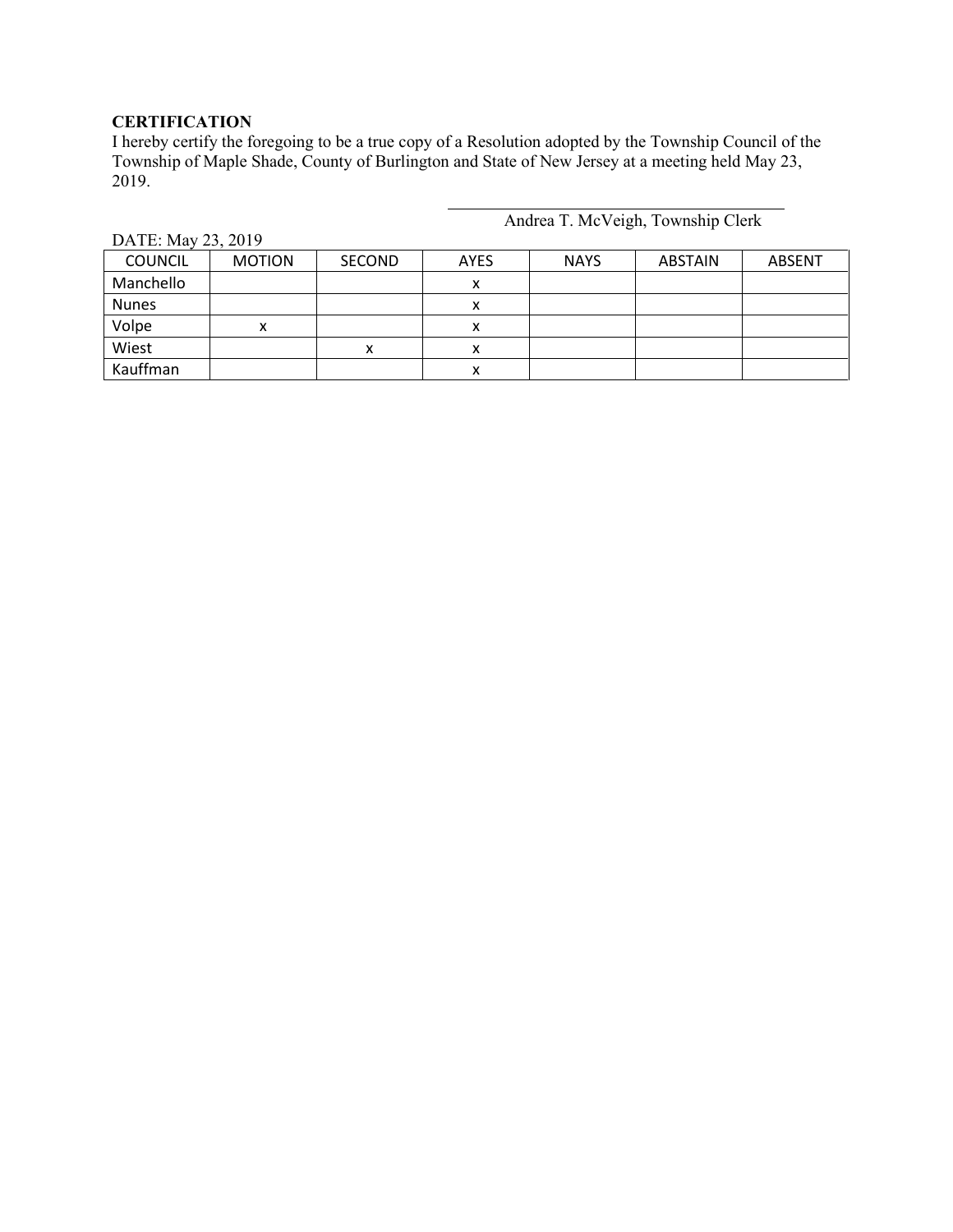#### RESOLUTION AUTHORIZING PAYMENT TO THE ALAIMO GROUP IN THE AMOUNT OF \$18,787.24 FOR ENGINEERING SERVICES

WHEREAS, the Alaimo Group, acting as Planning Board Engineer, rendered certain engineering services in relation to planning board applications; and

WHEREAS, the Alaimo Group advised the Township that amounts due for these services were not paid in full to the engineering firm, as provided under N.J.S.A. 40:55D-53.2; and

WHEREAS, in lieu of pursuing its claim, the Alaimo Group offered to accept a reduced fee, which offer the Township Manager has recommended to the Township Council.

NOW THEREFORE, BE IT RESOLVED by the Township Council of the Township of Maple Shade, County of Burlington that payment in the amount of \$18,787.24 be made to the Alaimo Group in full satisfaction of its claim for past due amounts for services rendered.

#### **CERTIFICATION**

I hereby certify the foregoing to be a true copy of a Resolution adopted by the Township Council of the Township of Maple Shade, County of Burlington and State of New Jersey at a meeting held May 23, 2019.

| DATE: May $23, 2019$ |  |  |  |  |  |  |  |  |  |
|----------------------|--|--|--|--|--|--|--|--|--|
| <b>ABSENT</b>        |  |  |  |  |  |  |  |  |  |
|                      |  |  |  |  |  |  |  |  |  |
|                      |  |  |  |  |  |  |  |  |  |
|                      |  |  |  |  |  |  |  |  |  |
|                      |  |  |  |  |  |  |  |  |  |
|                      |  |  |  |  |  |  |  |  |  |
|                      |  |  |  |  |  |  |  |  |  |

Andrea T. McVeigh, Township Clerk